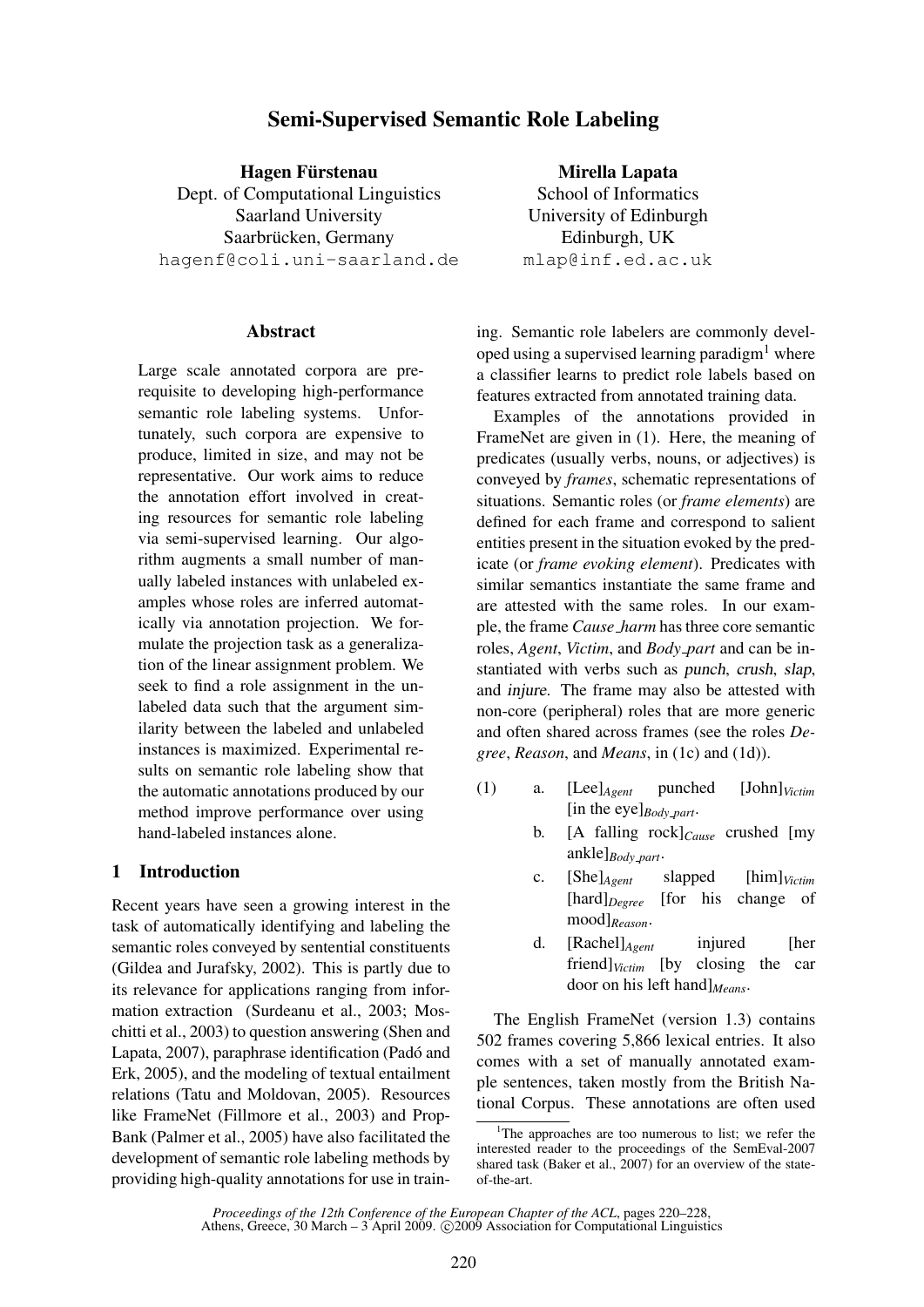as training data for semantic role labeling systems. However, the applicability of these systems is limited to those words for which labeled data exists, and their accuracy is strongly correlated with the amount of labeled data available. Despite the substantial annotation effort involved in the creation of FrameNet (spanning approximately twelve years), the number of annotated instances varies greatly across lexical items. For instance, FrameNet contains annotations for 2,113 verbs; of these 12.3% have five or less annotated examples. The average number of annotations per verb is 29.2. Labeled data is thus scarce for individual predicates within FrameNet's target domain and would presumably be even scarcer across domains. The problem is more severe for languages other than English, where training data on the scale of FrameNet is virtually non-existent. Although FrameNets are being constructed for German, Spanish, and Japanese, these resources are substantially smaller than their English counterpart and of limited value for modeling purposes.

One simple solution, albeit expensive and timeconsuming, is to manually create more annotations. A better alternative may be to begin with an initial small set of labeled examples and augment it with unlabeled data sufficiently similar to the original labeled set. Suppose we have manual annotations for sentence (1a). We shall try and find in an unlabeled corpus other sentences that are both structurally and semantically similar. For instance, we may think that Bill will punch me in the face and I punched her hard in the head resemble our initial sentence and are thus good examples to add to our database. Now, in order to use these new sentences as training data we must somehow infer their semantic roles. We can probably guess that constituents in the same syntactic position must have the same semantic role, especially if they refer to the same concept (e.g., "body parts") and thus label in the face and in the head with the role *Body\_part*. Analogously, *Bill* and I would be labeled as *Agent* and me and her as *Victim*.

In this paper we formalize the method sketched above in order to expand a small number of FrameNet-style semantic role annotations with large amounts of unlabeled data. We adopt a learning strategy where annotations are projected from labeled onto unlabeled instances via maximizing a similarity function measuring syntactic and se-

mantic compatibility. We formalize the annotation projection problem as a generalization of the linear assignment problem and solve it efficiently using the simplex algorithm. We evaluate our algorithm by comparing the performance of a semantic role labeler trained on the annotations produced by our method and on a smaller dataset consisting solely of hand-labeled instances. Results in several experimental settings show that the automatic annotations, despite being noisy, bring significant performance improvements.

# 2 Related Work

The lack of annotated data presents an obstacle to developing many natural language applications, especially when these are not in English. It is therefore not surprising that previous efforts to reduce the need for semantic role annotation have focused primarily on non-English languages.

Annotation projection is a popular framework for transferring frame semantic annotations from one language to another by exploiting the translational and structural equivalences present in parallel corpora. The idea here is to leverage the existing English FrameNet and rely on word or constituent alignments to automatically create an annotated corpus in a new language. Padó and Lapata (2006) transfer semantic role annotations from English onto German and Johansson and Nugues (2006) from English onto Swedish. A different strategy is presented in Fung and Chen (2004), where English FrameNet entries are mapped to concepts listed in HowNet, an on-line ontology for Chinese, without consulting a parallel corpus. Then, Chinese sentences with predicates instantiating these concepts are found in a monolingual corpus and their arguments are labeled with FrameNet roles.

Other work attempts to alleviate the data requirements for semantic role labeling either by relying on unsupervised learning or by extending existing resources through the use of unlabeled data. Swier and Stevenson (2004) present an unsupervised method for labeling the arguments of verbs with their semantic roles. Given a verb instance, their method first selects a frame from VerbNet, a semantic role resource akin to FrameNet and Prop-Bank, and labels each argument slot with sets of possible roles. The algorithm proceeds iteratively by first making initial unambiguous role assignments, and then successively updating a probabil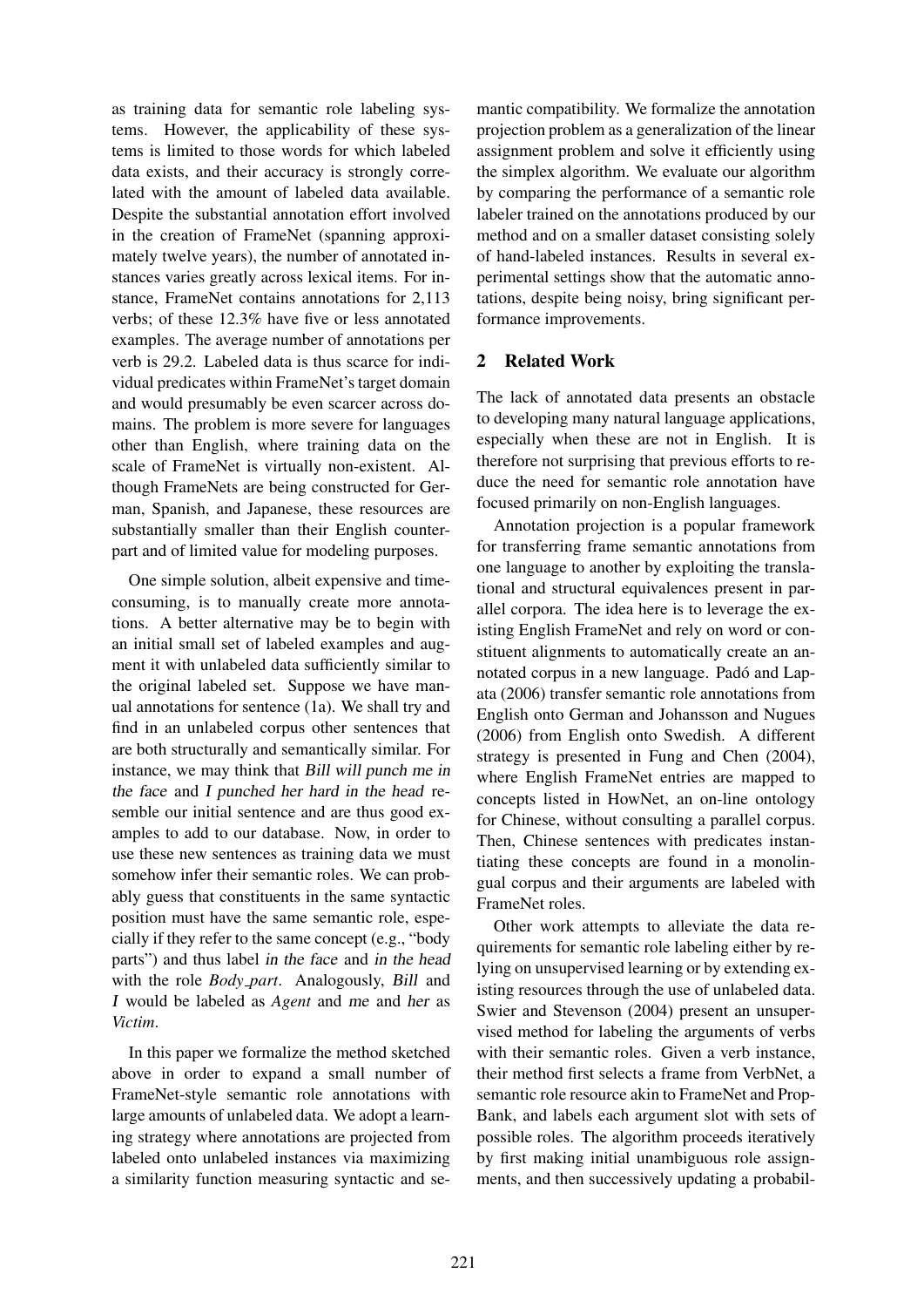ity model on which future assignments are based. Being unsupervised, their approach requires no manual effort other than creating the frame dictionary. Unfortunately, existing resources do not have exhaustive coverage and a large number of verbs may be assigned no semantic role information since they are not in the dictionary in the first place. Pennacchiotti et al. (2008) address precisely this problem by augmenting FrameNet with new lexical units if they are similar to an existing frame (their notion of similarity combines distributional and WordNet-based measures). In a similar vein, Gordon and Swanson (2007) attempt to increase the coverage of PropBank. Their approach leverages existing annotations to handle novel verbs. Rather than annotating new sentences that contain novel verbs, they find syntactically similar verbs and use their annotations as surrogate training data.

Our own work aims to reduce but not entirely eliminate the annotation effort involved in creating training data for semantic role labeling. We thus assume that a small number of manual annotations is initially available. Our algorithm augments these with unlabeled examples whose roles are inferred automatically. We apply our method in a monolingual setting, and thus do not project annotations between languages but within the same language. In contrast to Pennacchiotti et al. (2008) and Gordon and Swanson (2007), we do not aim to handle novel verbs, although this would be a natural extension of our method. Given a verb and a few labeled instances exemplifying its roles, we wish to find more instances of the same verb in an unlabeled corpus so as to improve the performance of a hypothetical semantic role labeler without having to annotate more data manually. Although the use of semi-supervised learning is widespread in many natural language tasks, ranging from parsing to word sense disambiguation, its application to FrameNet-style semantic role labeling is, to our knowledge, novel.

### 3 Semi-Supervised Learning Method

Our method assumes that we have access to a small *seed* corpus that has been manually annotated. This represents a relatively typical situation where some annotation has taken place but not on a scale that is sufficient for high-performance supervised learning. For each sentence in the seed corpus we select a number of similar sentences



Figure 1: Labeled dependency graph with semantic role annotations for the frame evoking element (FEE) course in the sentence We can feel the blood coursing through our veins again. The frame is *Fluidic motion*, and its roles are *Fluid* and *Path*. Directed edges (without dashes) represent dependency relations between words, edge labels denote types of grammatical relations (e.g., SUBJ, AUX).

from an unlabeled *expansion* corpus. These are automatically annotated by projecting relevant semantic role information from the labeled sentence. The similarity between two sentences is operationalized by measuring whether their arguments have a similar structure and whether they express related meanings. The seed corpus is then enlarged with the k most similar unlabeled sentences to form the expanded corpus. In what follows we describe in more detail how we measure similarity and project annotations.

# 3.1 Extracting Predicate-Argument **Structures**

Our method operates over labeled dependency graphs. We show an example in Figure 1 for the sentence We can feel the blood coursing through our veins again. We represent verbs (i.e., frame evoking elements) in the seed and unlabeled corpora by their predicate-argument structure. Specifically, we record the direct dependents of the predicate course (e.g., blood or again in Figure 1) and their grammatical roles (e.g., SUBJ, MOD). Prepositional nodes are collapsed, i.e., we record the preposition's object and a composite grammatical role (like IOBJ THROUGH, where IOBJ stands for "prepositional object" and THROUGH for the preposition itself). In addition to direct dependents, we also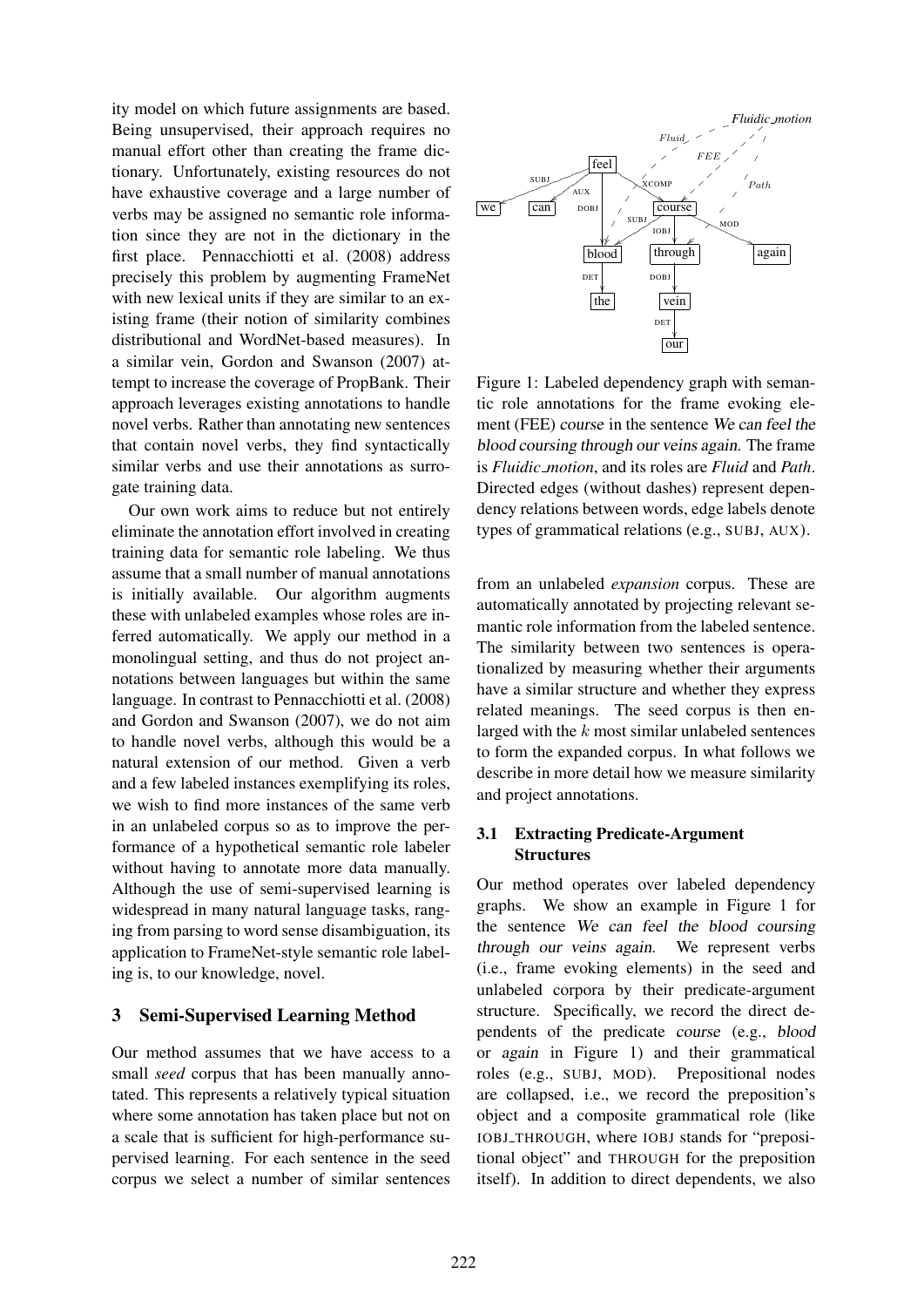| Lemma | GramRole            | SemRole |
|-------|---------------------|---------|
| blood | <b>SUBJ</b>         | Fluid   |
| vein  | <b>IOBJ THROUGH</b> | Path    |
| again | MOD                 |         |

Table 1: Predicate-argument structure for the verb course in Figure 1.

consider nodes coordinated with the predicate as arguments. Finally, for each argument node we record the semantic roles it carries, if any. All surface word forms are lemmatized. An example of the argument structure information we obtain for the predicate course (see Figure 1) is shown in Table 1.

We obtain information about grammatical roles from the output of RASP (Briscoe et al., 2006), a broad-coverage dependency parser. However, there is nothing inherent in our method that restricts us to this particular parser. Any other parser with broadly similar dependency output could serve our purposes.

### 3.2 Measuring Similarity

For each frame evoking verb in the seed corpus our method creates a labeled predicate-argument representation. It also extracts all sentences from the unlabeled corpus containing the same verb. Not all of these sentences will be suitable instances for adding to our training data. For example, the same verb may evoke a different frame with different roles and argument structure. We therefore must select sentences which resemble the seed annotations. Our hypothesis is that verbs appearing in similar syntactic and semantic contexts will behave similarly in the way they relate to their arguments.

Estimating the similarity between two predicate argument structures amounts to finding the highest-scoring alignment between them. More formally, given a labeled predicate-argument structure  $p^{l}$  with m arguments and an unlabeled predicate-argument structure  $p^u$  with n arguments, we consider (and score) all possible alignments between these arguments. A (partial) alignment can be viewed as an injective function  $\sigma: M_{\sigma} \to \{1, \ldots, n\}$  where  $M_{\sigma} \subset \{1, \ldots, m\}.$ In other words, an argument i of  $p<sup>l</sup>$  is aligned to argument  $\sigma(i)$  of  $p^u$  if  $i \in M_{\sigma}$ . Note that this allows for unaligned arguments on both sides.

We score each alignment  $\sigma$  using a similarity

function sim( $\sigma$ ) defined as:

$$
\sum_{i \in M_{\sigma}} \left( A \cdot \text{syn}(g_i^l, g_{\sigma(i)}^u) + \text{sem}(w_i^l, w_{\sigma(i)}^u) - B \right)
$$

where  $syn(g_i^l, g_{\sigma(i)}^u)$  denotes the syntactic similarity between grammatical roles  $g_i^l$  and  $g_{\sigma(i)}^u$  and  $sem(w_i^l, w_{\sigma(i)}^u)$  the semantic similarity between head words  $w_i^l$  and  $w_{\sigma(i)}^u$ .

Our goal is to find an alignment such that the similarity function is maximized:  $\sigma^* := \arg \max$ σ problem is a generalized version of the linear This optimization. assignment problem (Dantzig, 1963). It can be straightforwardly expressed as a linear programming problem by associating each alignment  $\sigma$ with a set of binary indicator variables  $x_{ij}$ :

$$
x_{ij} := \begin{cases} 1 & \text{if } i \in M_{\sigma} \land \sigma(i) = j \\ 0 & \text{otherwise} \end{cases}
$$

The similarity objective function then becomes:

$$
\sum_{i=1}^{m} \sum_{j=1}^{n} \left( A \cdot \text{syn}(g_i^l, g_j^u) + \text{sem}(w_i^l, w_j^u) - B \right) x_{ij}
$$

subject to the following constraints ensuring that  $\sigma$ is an injective function on some  $M_{\sigma}$ :

$$
\sum_{j=1}^{n} x_{ij} \le 1 \quad \text{for all } i = 1, \dots, m
$$

$$
\sum_{i=1}^{m} x_{ij} \le 1 \quad \text{for all } j = 1, \dots, n
$$

Figure 2 graphically illustrates the alignment projection problem. Here, we wish to project semantic role information from the seed blood coursing through our veins again onto the unlabeled sentence Adrenalin was still coursing through her veins. The predicate course has three arguments in the labeled sentence and four in the unlabeled sentence (represented as rectangles in the figure). There are 73 possible alignments in this example. In general, for any  $m$  and  $n$  arguments, where  $m \leq n$ , the number of alignments is  $\sum_{k=0}^m \frac{m!n!}{(m-k)!(n-k)!}$  $\frac{m!n!}{(m-k)!(n-k)!k!}$ . Each alignment is scored by taking the sum of the similarity scores of the individual alignment pairs (e.g., between blood and be, vein and still). In this example, the highest scoring alignment is between blood and adrenalin, vein and vein, and again and still, whereas be is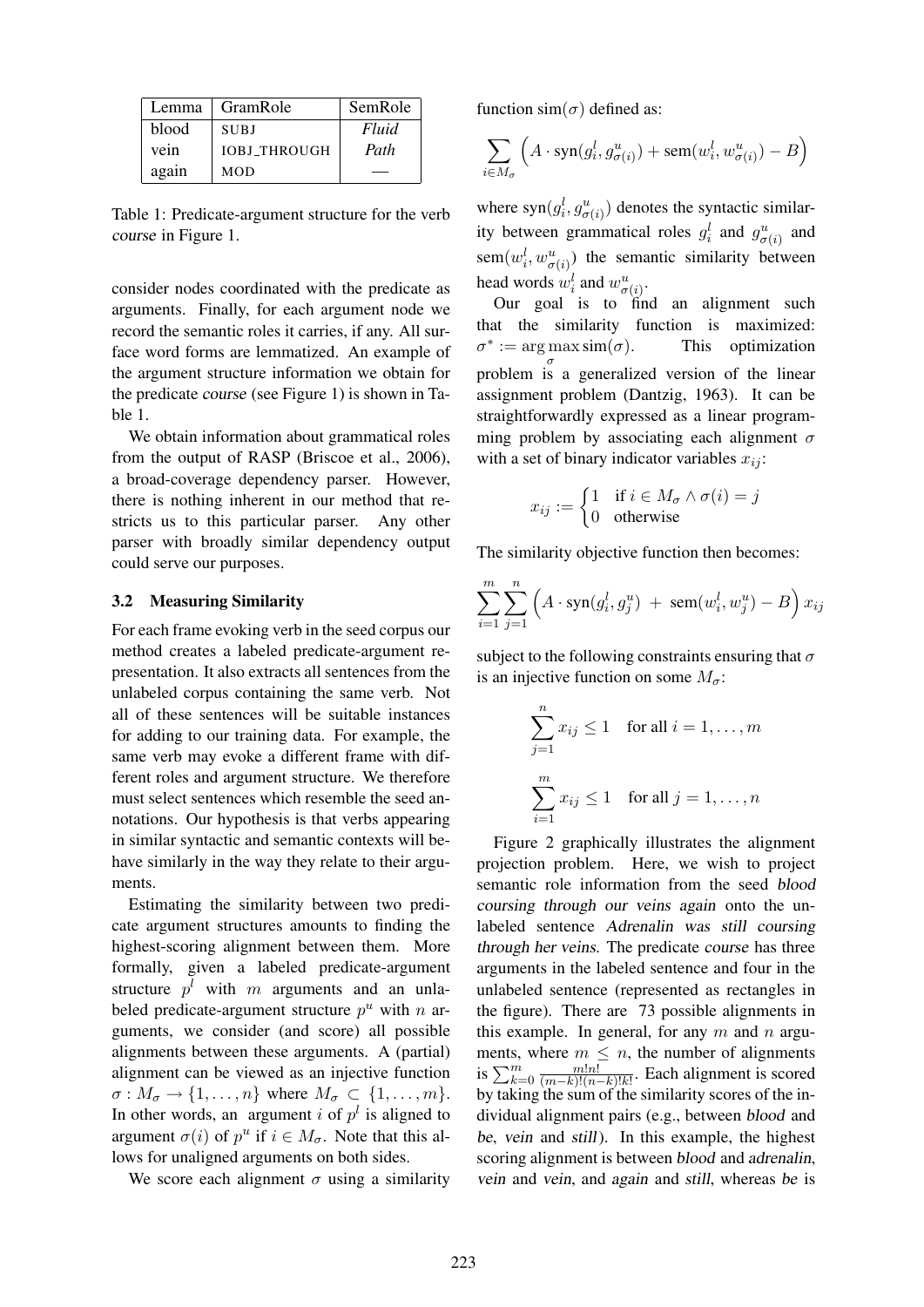left unaligned (see the non-dotted edges in Figure 2). Note that only vein and blood carry semantic roles (i.e., *Fluid* and *Path*) which are projected onto adrenalin and vein, respectively.

Finding the best alignment crucially depends on estimating the syntactic and semantic similarity between arguments. We define the syntactic measure on the grammatical relations produced by RASP. Specifically, we set  $syn(g_i^l, g_{\sigma(i)}^u)$  to 1 if the relations are identical, to  $a \leq 1$  if the relations are of the same type but different subtype<sup>2</sup> and to 0 otherwise. To avoid systematic errors, syntactic similarity is also set to 0 if the predicates differ in voice. We measure the semantic similarity sem $(w_i^l, w_{\sigma(i)}^u)$  with a semantic space model. The meaning of each word is represented by a vector of its co-occurrences with neighboring words. The cosine of the angle of the vectors representing  $w<sup>l</sup>$  and  $w<sup>u</sup>$  quantifies their similarity (Section 4 describes the specific model we used in our experiments in more detail).

The parameter A counterbalances the importance of syntactic and semantic information, while the parameter  $B$  can be interpreted as the lowest similarity value for which an alignment between two arguments is possible. An optimal alignment  $\sigma^*$  cannot link arguments  $i_0$  of  $p^l$  and  $j_0$ of  $p^u$ , if  $A \cdot \text{syn}(g_{i_0}^l, g_{j_0}^u) + \text{sem}(w_{i_0}^l, w_{j_0}^u) < B$ (i.e., either  $i_0 \notin M_{\sigma^*}$  or  $\sigma^*(i_0) \neq j_0$ ). This is because for an alignment  $\sigma$  with  $\sigma(i_0) = j_0$ we can construct a better alignment  $\sigma_0$ , which is identical to  $\sigma$  on all  $i \neq i_0$ , but leaves  $i_0$  unaligned (i.e.,  $i_0 \notin M_{\sigma_0}$ ). By eliminating a negative term from the scoring function, it follows that  $\sin(\sigma_0) > \sin(\sigma)$ . Therefore, an alignment  $\sigma$ satisfying  $\sigma(i_0) = j_0$  cannot be optimal and conversely the optimal alignment  $\sigma^*$  can never link two arguments with each other if the sum of their weighted syntactic and semantic similarity scores is below B.

#### 3.3 Projecting Annotations

Once we obtain the best alignment  $\sigma^*$  between  $p^l$ and  $p^u$ , we can simply transfer the role of each role-bearing argument *i* of  $p<sup>l</sup>$  to the aligned argument  $\sigma^*(i)$  of  $p^u$ , resulting in a labeling of  $p^u$ .

To increase the accuracy of our method we discard projections if they fail to transfer all roles of the labeled to the unlabeled dependency graph.



Figure 2: Alignments between the argument structures representing the clauses blood coursing through our veins again and Adrenalin was still coursing through her veins; non-dotted lines illustrate the highest scoring alignment.

This can either be the case if  $p<sup>l</sup>$  does not cover all roles annotated on the graph (i.e., there are rolebearing nodes which we do not recognize as arguments of the frame evoking verb) or if there are unaligned role-bearing arguments (i.e.,  $i \notin M_{\sigma^*}$ for a role-bearing argument *i* of  $p^l$ ).

The remaining projections form our expansion corpus. For each seed instance we select the  $k$  most similar neighbors to add to our training data. The parameter  $k$  controls the trade-off between annotation confidence and expansion size.

### 4 Experimental Setup

In this section we discuss our experimental setup for assessing the usefulness of the method presented above. We give details on our training procedure and parameter estimation, describe the semantic labeler we used in our experiments and explain how its output was evaluated.

Corpora Our seed corpus was taken from FrameNet. The latter contains approximately 2,000 verb entries out of which we randomly selected a sample of 100. We next extracted all annotated sentences for each of these verbs. These sentences formed our gold standard corpus, 20% of which was reserved as test data. We used the remaining 80% as seeds for training purposes. We generated seed corpora of various sizes by randomly reducing the number of annotation instances per verb to a maximum of  $n$ . An additional (non-overlapping) random sample of 100 verbs was used as development set for tuning the parameters for our method. We gathered unlabeled sentences from the BNC.

 $2$ This concerns fine-grained distinctions made by the parser, e.g., the underlying grammatical roles in passive constructions.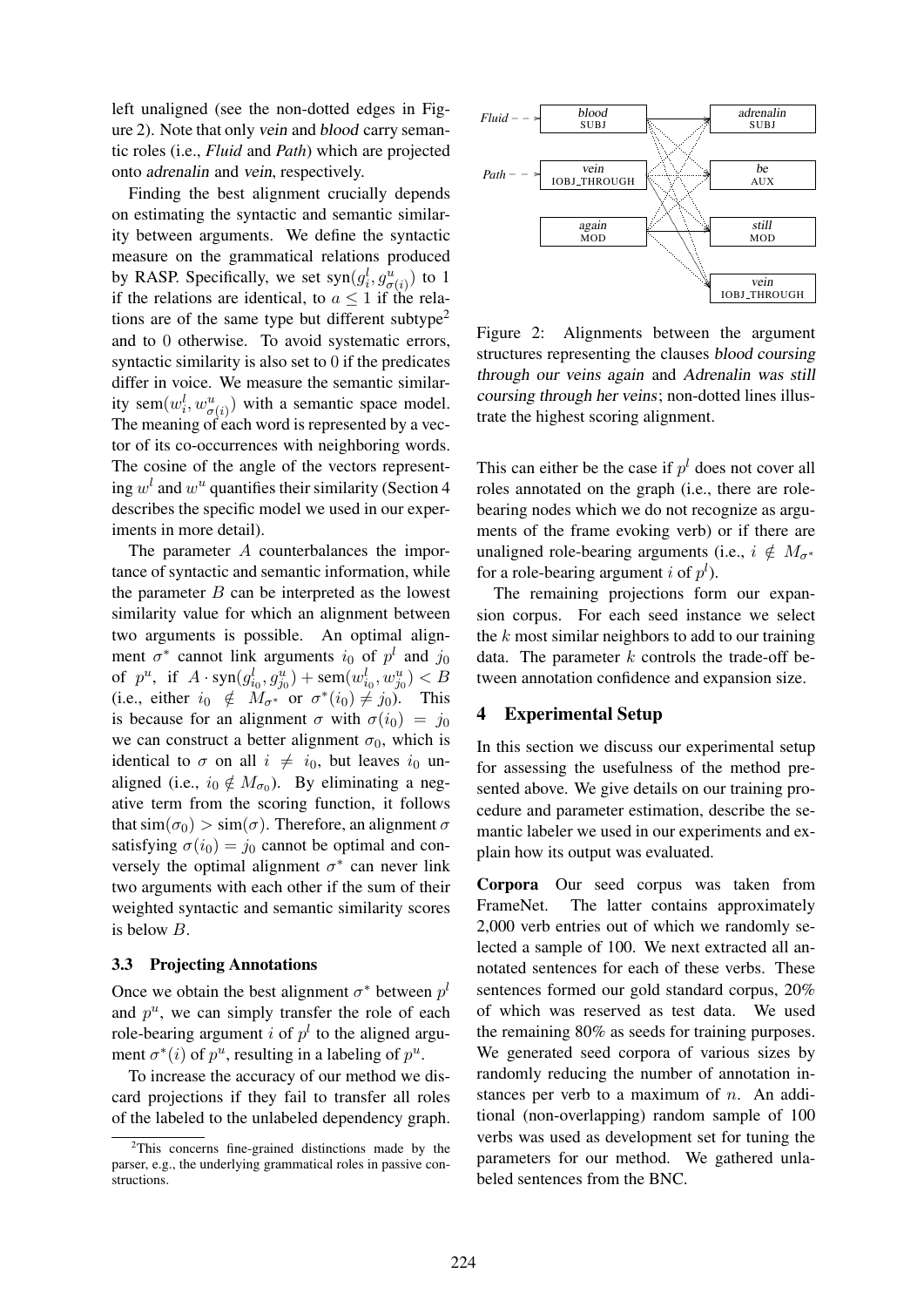The seed and unlabeled corpora were parsed with RASP (Briscoe et al., 2006). The FrameNet annotations in the seed corpus were converted into dependency graphs (see Figure 1) using the method described in Fürstenau (2008). Briefly, the method works by matching nodes in the dependency graph with role bearing substrings in FrameNet. It first finds the node in the graph which most closely matches the frame evoking element in FrameNet. Next, individual graph nodes are compared against labeled substrings in FrameNet to transfer all roles onto their closest matching graph nodes.

Parameter Estimation The similarity function described in Section 3.2 has three free parameters. These are the weight A which determines the relative importance of syntactic and semantic information, the parameter  $B$  which determines when two arguments cannot be aligned and the syntactic score a for almost identical grammatical roles. We optimized these parameters on the development set using Powell's direction set method (Brent, 1973) with  $F_1$  as our loss function. The optimal values for  $A$ ,  $B$  and  $a$  were 1.76, 0.41 and 0.67, respectively.

Our similarity function is further parametrized in using a semantic space model to compute the similarity between two words. Considerable latitude is allowed in specifying the parameters of vector-based models. These involve the definition of the linguistic context over which cooccurrences are collected, the number of components used (e.g., the  $k$  most frequent words in a corpus), and their values (e.g., as raw cooccurrence frequencies or ratios of probabilities).

We created a vector-based model from a lemmatized version of the BNC. Following previous work (Bullinaria and Levy, 2007), we optimized the parameters of our model on a wordbased semantic similarity task. The task involves examining the degree of linear relationship between the human judgments for two individual words and vector-based similarity values. We experimented with a variety of dimensions (ranging from 50 to 500,000), vector component definitions (e.g., pointwise mutual information or log likelihood ratio) and similarity measures (e.g., cosine or confusion probability). We used WordSim353, a benchmark dataset (Finkelstein et al., 2002), consisting of relatedness judgments (on a scale of 0 to 10) for 353 word pairs.

We obtained best results with a model using a context window of five words on either side of the target word, the cosine measure, and 2,000 vector dimensions. The latter were the most common context words (excluding a stop list of function words). Their values were set to the ratio of the probability of the context word given the target word to the probability of the context word overall. This configuration gave high correlations with the WordSim353 similarity judgments using the cosine measure.

Solving the Linear Program A variety of algorithms have been developed for solving the linear assignment problem efficiently. In our study, we used the simplex algorithm (Dantzig, 1963). We generate and solve an LP of every unlabeled sentence we wish to annotate.

Semantic role labeler We evaluated our method on a semantic role labeling task. Specifically, we compared the performance of a generic semantic role labeler trained on the seed corpus and a larger corpus expanded with annotations produced by our method. Our semantic role labeler followed closely the implementation of Johansson and Nugues (2008). We extracted features from dependency parses corresponding to those routinely used in the semantic role labeling literature (see Baker et al. (2007) for an overview). SVM classifiers were trained to identify the arguments and label them with appropriate roles. For the latter we performed multi-class classification following the one-versus-one method<sup>3</sup> (Friedman, 1996). For the experiments reported in this paper we used the LIBLINEAR library (Fan et al., 2008). The misclassification penalty  $C$  was set to 0.1.

To evaluate against the test set, we linearized the resulting dependency graphs in order to obtain labeled role bracketings like those in example (1) and measured labeled precision, labeled recall and labeled  $F_1$ . (Since our focus is on role labeling and not frame prediction, we let our role labeler make use of gold standard frame annotations, i.e., labeling of frame evoking elements with frame names.)

# 5 Results

The evaluation of our method was motivated by three questions: (1) How do different training set sizes affect semantic role labeling performance?

 $3$ Given *n* classes the one-versus-one method builds  $n(n-1)/2$  classifiers.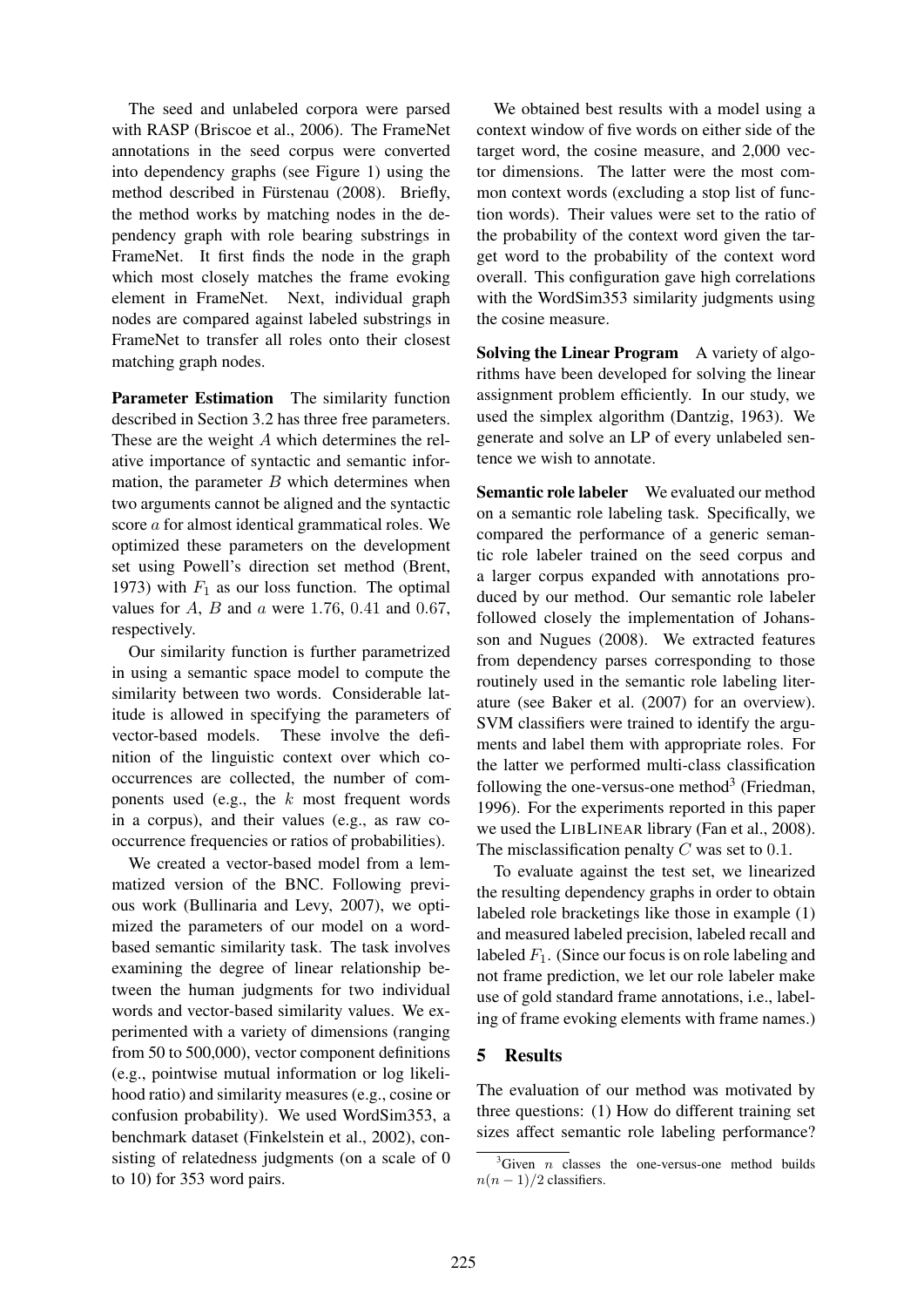| TrainSet   | Size | Prec $(\%)$ | $Rec (\%)$ | $F_1$ (%) |
|------------|------|-------------|------------|-----------|
| $0-NN$     | 849  | 35.5        | 42.0       | 38.5      |
| $1-NN$     | 1205 | 36.4        | 43.3       | 39.5      |
| $2-NN$     | 1549 | 38.1        | 44.1       | $40.9*$   |
| $3-NN$     | 1883 | 37.9        | 43.7       | $40.6*$   |
| $4-NN$     | 2204 | 38.0        | 43.9       | $40.7*$   |
| $5-NN$     | 2514 | 37.4        | 43.9       | $40.4*$   |
| self train | 1609 | 34.0        | 41.0       | 37.1      |

Table 2: Semantic role labeling performance using different amounts of training data; the seeds are expanded with their  $k$  nearest neighbors; \*:  $F_1$  is significantly different from 0-NN ( $p < 0.05$ ).

Training size varies depending on the number of unlabeled sentences added to the seed corpus. The quality of these sentences also varies depending on their similarity to the seed sentences. So, we would like to assess whether there is a tradeoff between annotation quality and training size. (2) How does the size of the seed corpus influence role labeling performance? Here, we are interested to find out what is the least amount of manual annotation possible for our method to have some positive impact. (3) And finally, what are the annotation savings our method brings?

Table 2 shows the performance of our semantic role labeler when trained on corpora of different sizes. The seed corpus was reduced to at most 10 instances per verb. Each row in the table corresponds to adding the  $k$  nearest neighbors of these instances to the training data. When trained solely on the seed corpus the semantic role labeler yields a (labeled)  $F_1$  of 38.5%, (labeled) recall is 42.0% and (labeled) precision is 35.5% (see row 0-NN in the table). All subsequent expansions yield improved precision and recall. In all cases except  $k = 1$  the improvement is statistically significant ( $p < 0.05$ ). We performed significance testing on  $F_1$  using stratified shuffling (Noreen, 1989), an instance of assumption-free approximative randomization testing. As can be seen, the optimal trade-off between the size of the training corpus and annotation quality is reached with two nearest neighbors. This corresponds roughly to doubling the number of training instances. (Due to the restrictions mentioned in Section 3.3 a 2-NN expansion does not triple the number of instances.)

We also compared our results against a selftraining procedure (see last row in Table 2). Here, we randomly selected unlabeled sentences corresponding in number to a 2-NN expansion, labeled them with our role labeler, added them to the training set, and retrained. Self-training resulted in performance inferior to the baseline of adding no unlabeled data at all (see the first row in Table 2). Performance decreased even more with the addition of more self-labeled instances. These results indicate that the similarity function is crucial to the success of our method.

An example of the annotations our method produces is given below. Sentence (2a) is the seed. Sentences (2b)–(2e) are its most similar neighbors. The sentences are presented in decreasing order of similarity.

- (2) a. [He]*Theme* stared and came [slowly]*Manner* [towards me]*Goal*.
	- b. [He]*Theme* had heard the shooting and come [rapidly]*Manner* [back towards the house]*Goal*.
	- c. Without answering, [she]*Theme* left the room and came [slowly]*Manner* [down the stairs]*Goal*.
	- d. [Then]*Manner* [he]*Theme* won't come [to Salisbury]*Goal*.
	- e. Does [he]*Theme* always come round [in the morning]*Goal* [then]*Manner*?

As we can see, sentences (2b) and (2c) accurately identify the semantic roles of the verb come evoking the frame Arriving. In (2b) He is labeled as *Theme*, rapidly as *Manner*, and towards the house as *Goal*. Analogously, in (2c) she is the *Theme*, slowly is Manner and down the stairs is *Goal*. The quality of the annotations decreases with less similar instances. In (2d) then is marked erroneously as *Manner*, whereas in (2e) only the *Theme* role is identified correctly.

To answer our second question, we varied the size of the training corpus by varying the number of seeds per verb. For these experiments we fixed  $k = 2$ . Table 3 shows the performance of the semantic role labeler when the seed corpus has one annotation per verb, five annotations per verb, and so on. (The results for 10 annotations are repeated from Table 2). With 1, 5 or 10 instances per verb our method significantly improves labeling performance. We observe improvements in  $F_1$  of 1.5%, 2.1%, and 2.4% respectively when adding the 2 most similar neighbors to these training corpora. Our method also improves  $F_1$  when a 20 seeds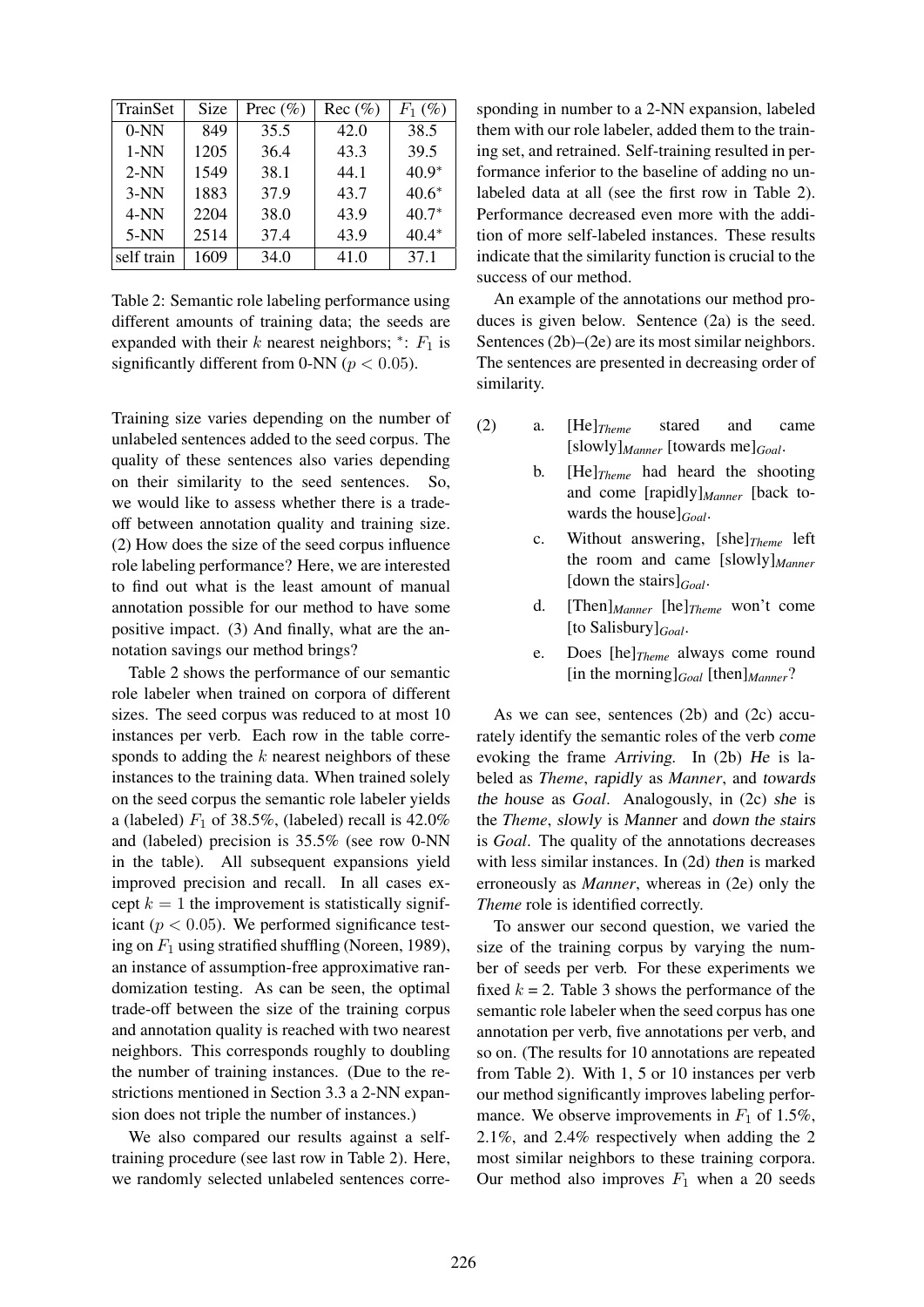| TrainSet      | <b>Size</b> | Prec $(\%)$ | $Rec (\%)$ | $F_1$ (%) |
|---------------|-------------|-------------|------------|-----------|
| $\leq 1$ seed | 95          | 24.9        | 31.3       | 27.7      |
| $+2-NN$       | 170         | 26.4        | 32.6       | $29.2*$   |
| $<$ 5 seeds   | 450         | 29.7        | 38.4       | 33.5      |
| $+2-NN$       | 844         | 31.8        | 40.4       | $35.6*$   |
| $< 10$ seeds  | 849         | 35.5        | 42.0       | 38.5      |
| $+2-NN$       | 1549        | 38.1        | 44.1       | $40.9*$   |
| $<$ 20 seeds  | 1414        | 38.7        | 46.1       | 42.1      |
| $+2-NN$       | 2600        | 40.5        | 46.7       | 43.4      |
| all seeds     | 2323        | 38.3        | 47.0       | 42.2      |
| $+2-NN$       | 4387        | 39.5        | 46.7       | 42.8      |

Table 3: Semantic role labeling performance using different numbers of seed instances per verb in the training corpus; the seeds are expanded with their  $k = 2$  nearest neighbors; \*:  $F_1$  is significantly different from seed corpus ( $p < 0.05$ ).

corpus or all available seeds are used, however the difference is not statistically significant.

The results in Table 3 also allow us to draw some conclusions regarding the relative quality of manual and automatic annotation. Expanding a seed corpus with 10 instances per verb improves  $F_1$  from 38.5% to 40.9%. We can compare this to the labeler's performance when trained solely on the 20 seeds corpus (without any expansion). The latter has approximately the same size as the expanded 10 seeds corpus. Interestingly,  $F_1$  on this exclusively hand-annotated corpus is only 1.2% better than on the expanded corpus. So, using our expansion method on a 10 seeds corpus performs almost as well as using twice as many manual annotations. Even in the case of the 5 seeds corpus, where there is limited information for our method to expand from, we achieve an improvement from 33.5% to 35.6%, compared to 38.5% for manual annotation of about the same number of instances. In sum, while additional manual annotation is naturally more effective for improving the quality of the training data, we can achieve substantial proportions of these improvements by automatic expansion alone. This is a promising result suggesting that it is possible to reduce annotation costs without drastically sacrificing quality.

### 6 Conclusions

This paper presents a novel method for reducing the annotation effort involved in creating resources for semantic role labeling. Our strategy is to expand a manually annotated corpus by projecting semantic role information from labeled onto unlabeled instances. We formulate the projection problem as an instance of the linear assignment problem. We seek to find role assignments that maximize the similarity between labeled and unlabeled instances. Similarity is measured in terms of structural and semantic compatibility between argument structures.

Our method improves semantic role labeling performance in several experimental conditions. It is especially effective when a small number of annotations is available for each verb. This is typically the case when creating frame semantic corpora for new languages or new domains. Our experiments show that expanding such corpora with our method can yield almost the same relative improvement as using exclusively manual annotation.

In the future we plan to extend our method in order to handle novel verbs that are not attested in the seed corpus. Another direction concerns the systematic modeling of diathesis alternations (Levin, 1993). These are currently only captured implicitly by our method (when the semantic similarity overrides syntactic dissimilarity). Ideally, we would like to be able to systematically identify changes in the realization of the argument structure of a given predicate. Although our study focused solely on FrameNet annotations, we believe it can be adapted to related annotation schemes, such as PropBank. An interesting question is whether the improvements obtained by our method carry over to other role labeling frameworks.

Acknowledgments The authors acknowledge the support of DFG (IRTG 715) and EPSRC (grant GR/T04540/01). We are grateful to Richard Johansson for his help with the reimplementation of his semantic role labeler.

#### References

- Collin F. Baker, Michael Ellsworth, and Katrin Erk. 2007. SemEval-2007 Task 19: Frame Semantic Structure Extraction. In *Proceedings of the 4th International Workshop on Semantic Evaluations*, pages 99–104, Prague, Czech Republic.
- R. P. Brent. 1973. *Algorithms for Minimization without Derivatives*. Prentice-Hall, Englewood Cliffs, NJ.